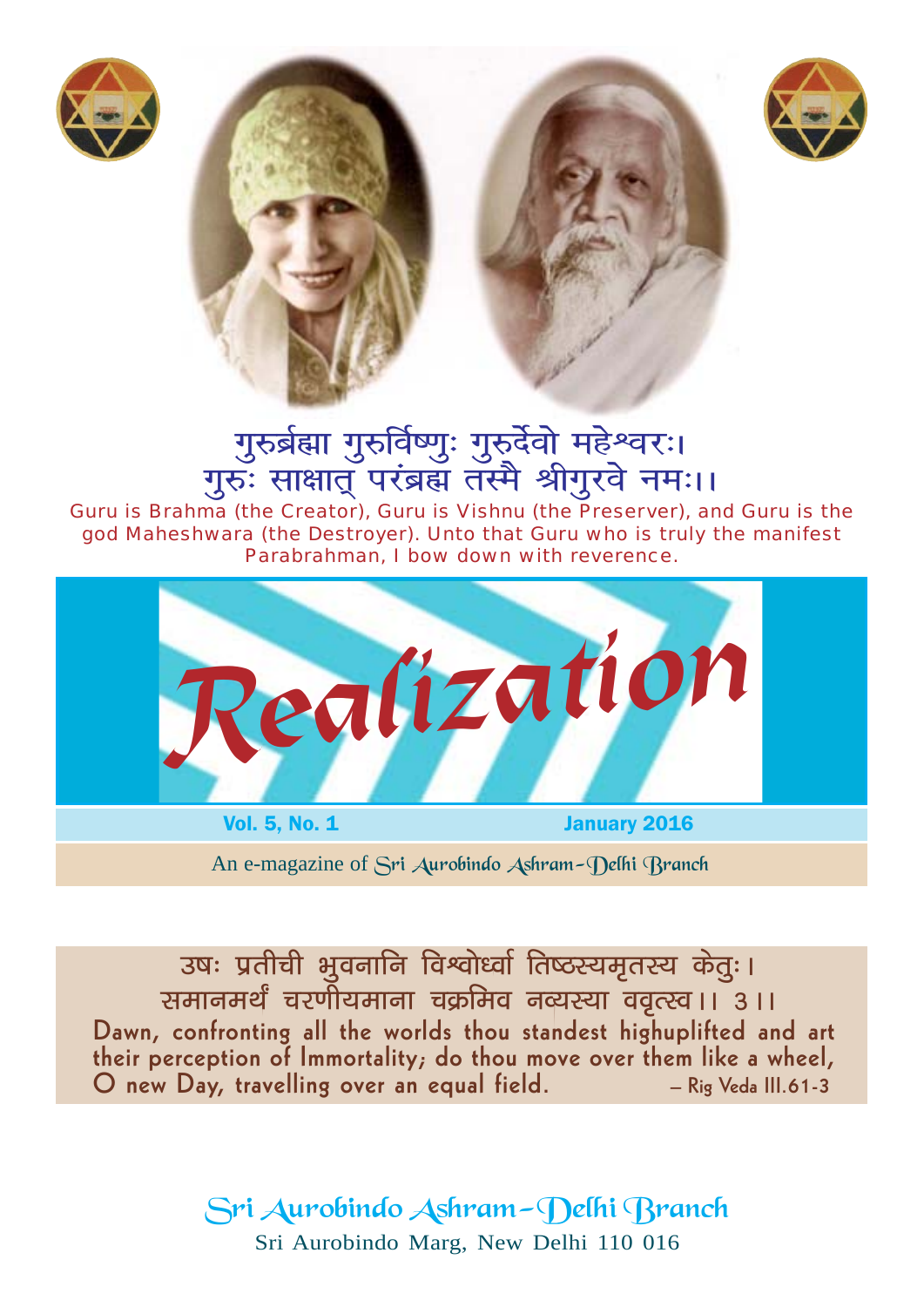## *Ongoing & Forthcoming Events January 2016 Meditation & Satsang venue: Meditation Hall* Monday – Saturday **7 – 7:30 pm** Collective Meditation *Sunday Meditation & Discourses 10:00 – 11:30 am* Jan 03 Spiritual Journey with the Emotional Self Acharya Navneet Acharya Navneet Jan 10 Sadhana ke Pahle Kadam (First Steps on the Spiritual Quest) Ms. Aparna Roy Jan 17 The Life Divine (Bk 2, Ch 9; *Memory, Ego and Self-experience*) Shri Prashant Khanna Jan 24 Difficulties are Opportunities (based on The Great Adventure, p 121) Dr. Ramesh Bijlani Jan 31 The Message of the Upanishads and Its Relevance to Life **Dr. Pratyush Vatsala** *Contact: 011-2656 7863;* **<***contact@aurobindoonline.in***>** *Ongoing Classes venue: Vidya Block Room 099* Wednesday 11:30 am–12:30 pm Bhagvad Gita Shri Prashant Khanna Saturday 6:00 –7:00 pm Bhagvad Gita Shri Prashant Khanna Sunday (Except 17th) 11:30 am–12:30 pm Savitri Shri Prashant Khanna *Contact: 011-2656 7863; 2651 7426 The Mother's Integral Health Centre Activities (Phone 011-2685 8563; <tmihc2000@yahoo.co.in)* General O.P.D. Daily 8:30–9:30 am 2:30–3:30 pm *Speciality Clinics – By Appointment Only* Tue/Thu/Sat (From Jan 14) Accupressure Tue/Thu/Sat Ayurveda Mon/Wed/Thu/Fri Clinical Psychology Daily (11am-1pm) Physiotherapy Tue/Thu **Gynaecology** Gynaecology **Mon/Wed/Thu/Fri** Homeopathy Daily **Mind Body Medicine Tue Contract Orthopaedics Daily Orthopaedics** Thursday Ophthalmology (Eye) Tue/Thu/Sat Naturopathy **Wed/Thu General Surgery | Wed Psychiatry** Wed/Fri (From Jan 18) Dental Jan 03 & 17 6**–**7 am MahamrityunjayaHavan & Gita Paath Tue/Thu/Sat 6:45-7:45 am *Yogasana* class Shri Debi Prasad Mon/Wed/Fri 8-9 am *Yogasana* class Ms. Rita Jain Mon/Wed/Fri 11 am**–**12 noon Yogasana class Ms. Sanjana Dhingra Tue/Thu/Sat 5**–** 6 pm Yogasana class Shri Deepak Jhamb Mon/Wed/Fri 9:45-10:45 am Yoga for Senior Citizens Ms. Monica Srivastava Tue/Thu 11 am - 12 noon Beautiful Beginning for Babies Ms. Monica Srivastava **January 10-15 8:30 am Integral Eye Exercise Camp** *Contact: 011-2685 8563; Mrs. C. Bhatia 93122 65447* **Jan 6-10 7:00 am-12:00 noon Ayurveda Camp Dr. Surinder Katoch** *Contact: 011-2685 8563; Madhumita 99584 55014 Ongoing Classes venue: The Mother's Integral Health Centre Rm 15J* Monday 3:30–4:30 pm Vivekachoodamani Dr. Tarun Baveja Wed/Fri 3:30–4:30 pm Yoga Vasistha Dr. Tarun Baveja *Contact: 011-2656 8563; Aradhana <aradhana.archer@gmail.com>*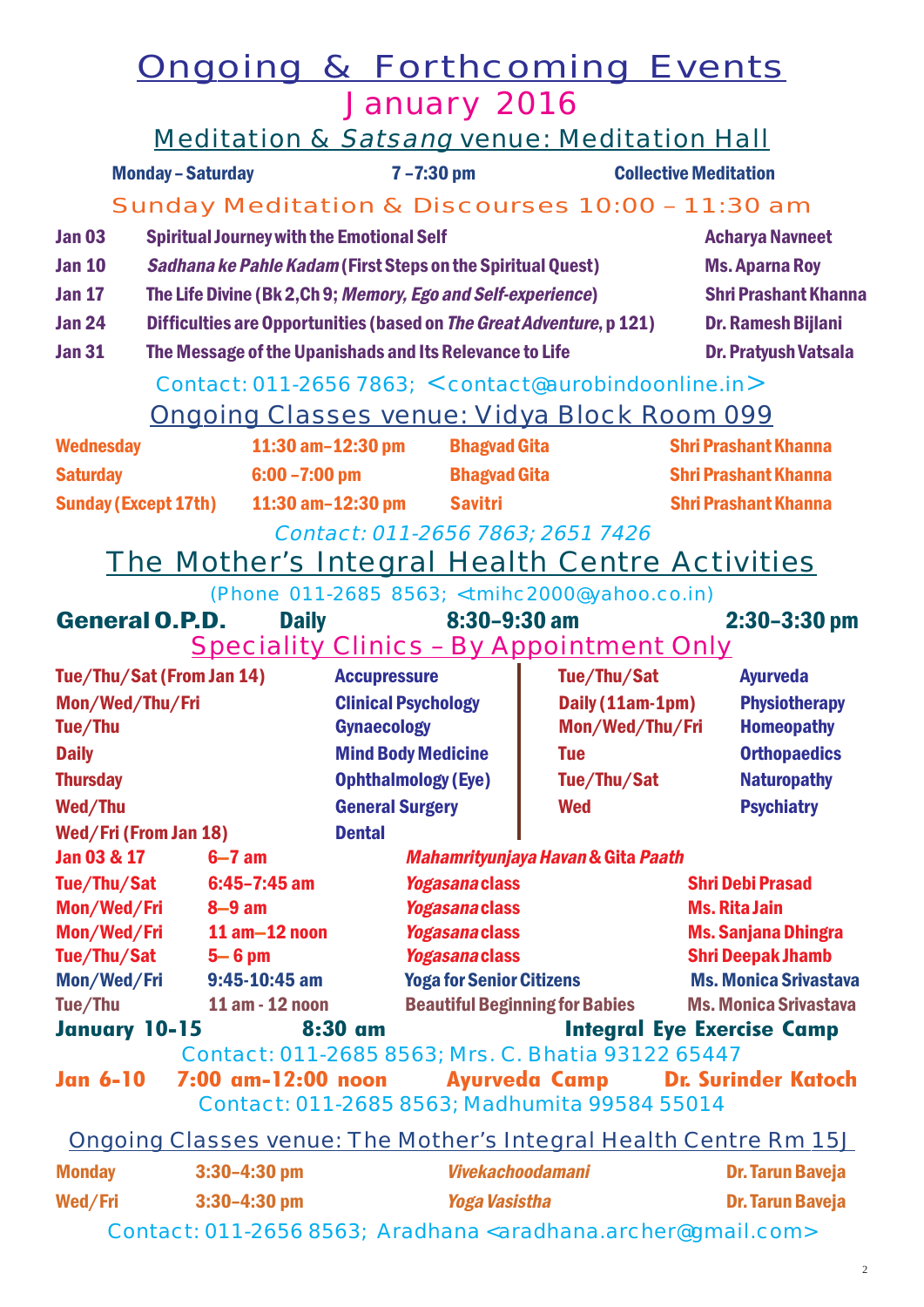| <b>January 2</b>     | $6:30 - 7:30$ pm                                                 | <b>Bhajan Sandhya</b>                                        | <b>Ms. Pavithra Chari</b>  |
|----------------------|------------------------------------------------------------------|--------------------------------------------------------------|----------------------------|
| <b>January 5</b>     | 11:00 am                                                         | <b>Music offering</b>                                        | <b>Ms. Sapna Mukherjee</b> |
|                      | <b>Talk: Recent Spiritual History of India in Global Context</b> |                                                              | <b>Dr. Ramesh Bijlani</b>  |
| <b>January 16-17</b> |                                                                  | <b>Orientation to Integral Yoga</b><br>$8:00$ am $-12:30$ pm |                            |

*Contact: 011-2656 7863;* **<***contact@aurobindoonline.in***>**

## *Matri Kala Mandir CLASS SCHEDULE*

| $3:00 - 6:00$ pm | <b>Hindusthani Classical Vocal</b>    | <b>Shri Arindam Mukhopadhyaya</b> |
|------------------|---------------------------------------|-----------------------------------|
| 3:30-6:30 pm     | <b>Hindusthani Classical Vocal</b>    | <b>Smt. Vijaya Verma</b>          |
| 4:00-5:00 pm     | <b>Hindusthani Classical Vocal</b>    | <b>Smt. Premsheela</b>            |
| $4:00 - 6:30$ pm | <b>Music for The Soul</b>             | <b>Km. Karunamayee</b>            |
| 4:00-6:00 pm     | <b>Hindusthani Classical Vocal</b>    | <b>Shri Shiv Prasad Rao</b>       |
| $3:30 - 6:30$ pm | <b>Carnatic Vocal</b>                 | <b>Smt Jalaja Shankar</b>         |
| $3:30 - 6:30$ pm | <b>Tabla</b>                          | <b>Shri Vijay Shankar Mishra</b>  |
| 4:00-6:30 pm     | <b>Sitar</b>                          | <b>Shri Ajay Shankar Mishra</b>   |
| 4:00-6:00 pm     | <b>Synthesizer</b>                    | <b>Shri Ajay Shankar Mishra</b>   |
| $3:30 - 5:30$ pm | <b>Flute</b>                          | <b>Shri Himanshu Dutt</b>         |
| $3:30 - 5:30$ pm | <b>Violin</b>                         | <b>Dr. Ranjan Srivastav</b>       |
| $3:30-6:00$ pm   | <b>Hawaian Guitar &amp; Key Board</b> | <b>Shri Neel Ranjan Mukherjee</b> |
| $3:30 - 5:30$ pm | <b>Spanish Guitar</b>                 | <b>Shri Jagdish Kumar</b>         |
| 4:00-6:00 pm     | <b>Bharata Natyam</b>                 | <b>Smt Rajeswari Natarajan</b>    |
| $4:00 - 6:30$ pm | <b>Kathak Nritya</b>                  | <b>Smt. Raksha Singh</b>          |
| $4:00 - 6:30$ pm | <b>Kathak Nritya</b>                  | <b>Km. Anjali Saini</b>           |
| $3:30 - 5:00$ pm | <b>Odissi Nritya</b>                  | <b>Shri Dibakar Khuntia</b>       |
| 4:00-5:30 pm     | <b>Painting</b>                       | <b>Smt. Tatini Sengupta Ray</b>   |
| $4:00 - 6:00$ pm | <b>Painting</b>                       | <b>Shri Tapan Ch. Bhowmick</b>    |
| $5:00 - 6:00$ pm | <b>Table Tennis</b>                   | <b>Shri Gulshan Rai Khera</b>     |
| $5:00 - 6:00$ pm | <b>Taekwondo</b>                      | <b>Shri Arshad Hashish</b>        |
| $5:00 - 6:15$ pm | <b>Basketball (M.I.S. students)</b>   | <b>Shri Hridesh Rawal</b>         |
|                  |                                       |                                   |

*Contact: 011-3242 5661; 2656 7863*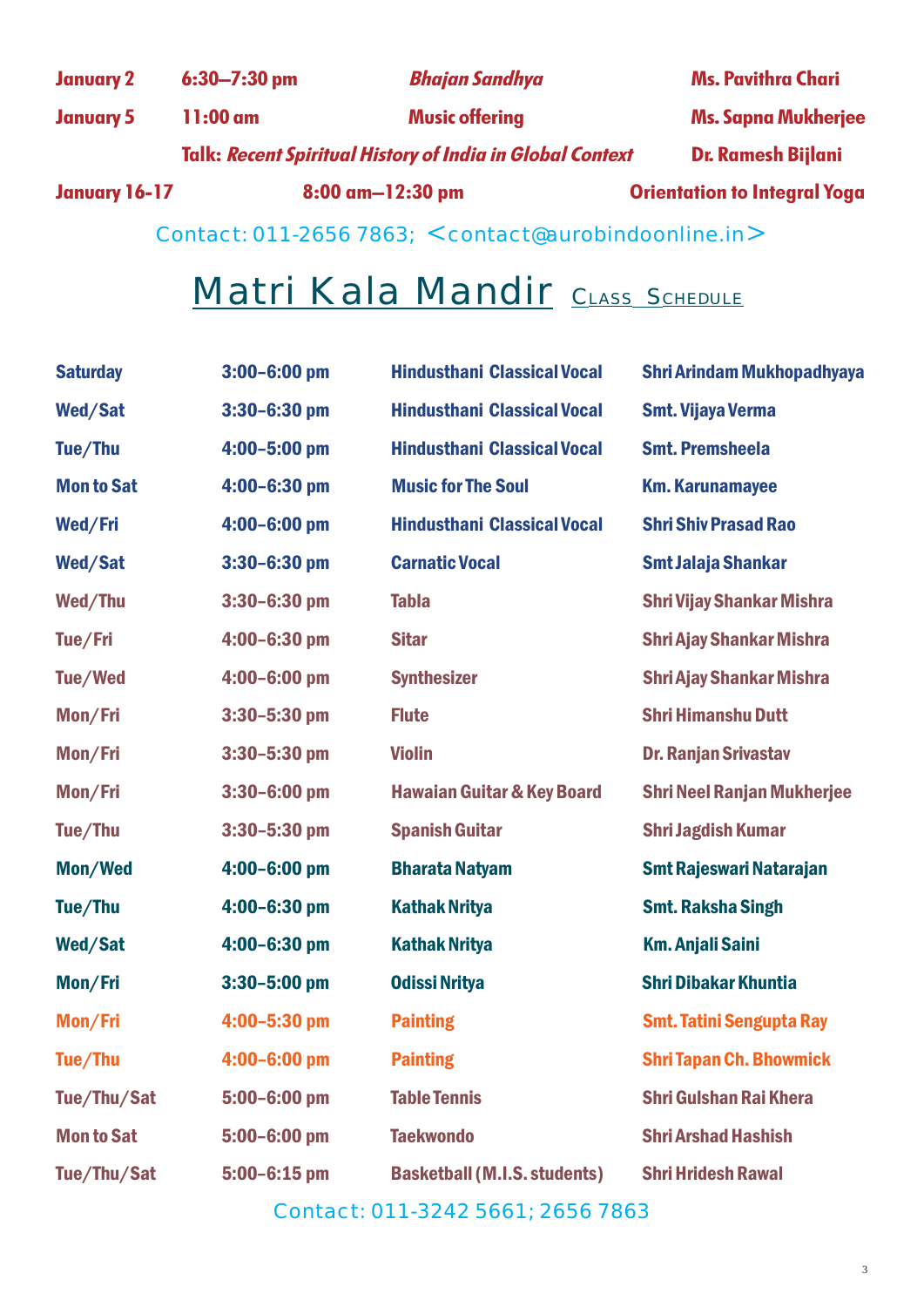### **Spirit's Self-Manifestation**

The universe is a manifestation of the Reality, and there is a truth of the universal existence, a Power of cosmic being, an all-self or world-spirit. Humanity is a formation or manifestation of the Reality in the universe, and there is a truth and self of humanity, a human spirit, a destiny of human life. The community is a formation of the Reality, a manifestation of the spirit of man, and there is a truth, a self, a power of the collective being. The individual is a formation of the Reality, and there is a truth of the individual, an individual self, soul or spirit that expresses itself through the individual mind, life and body and can express itself too in something that goes beyond mind, life and body, something even that goes beyond humanity. For our humanity is not the whole of the Reality or its best possible self-formation or self-expression,—the Reality has assumed before man existed an infrahuman formation and self-creation and can assume after him or in him a suprahuman formation and self-creation. The individual as spirit or being is not confined within his humanity; he has been less than human, he can become more than human. The universe finds itself through him even as he finds himself in the universe, but he is capable of becoming more than the universe, since he can surpass it and enter into something in himself and in it and beyond it that is absolute. He is not confined within the community; although his mind and life are, in a way, part of the communal mind and life, there is something in him that can go beyond them. The community exists by the individual, for its mind and life and body are constituted by the mind and life and body of its composing individuals; if that were abolished or disaggregated, its own existence would be abolished or disaggregated, though some spirit or power of it might form again in other individuals: but the individual is not a mere cell of the collective existence; he would not cease to exist if separated or expelled from the collective mass.

In our human aspiration … there is a discord between the necessary elements, an opposing emphasis, a profusion of rudimentary unsatisfying and illaccorded solutions. These sway between the three principal preoccupations of our idealism,—the complete single development of the human being in himself, the perfectibility of the individual, a full development of the collective being, the perfectibility of society, and, more pragmatically restricted, the perfect or best possible relations of individual with individual and society and of community with community. An exclusive or dominant emphasis is laid sometimes on the individual, sometimes on the collectivity or society, sometimes on a right and balanced relation between the individual and the collective human whole.

In the ancient cultures the greatest emphasis was laid on the community and the fitting of the individual into the community, but also there grew up an idea of the perfected individual; in ancient India it was the idea of the spiritual individual that was dominant, but the society was of extreme importance because in it and under its moulding influence the individual had to pass first through the social status of the physical, vital, mental being with his satisfaction of interest, desire, pursuit of knowledge and right living before he could reach fitness for a truer self-realisation and a free spiritual existence. In recent times the whole stress has passed to the life of the race, to a search for the perfect society, and latterly to a concentration on the right organisation and scientific mechanisation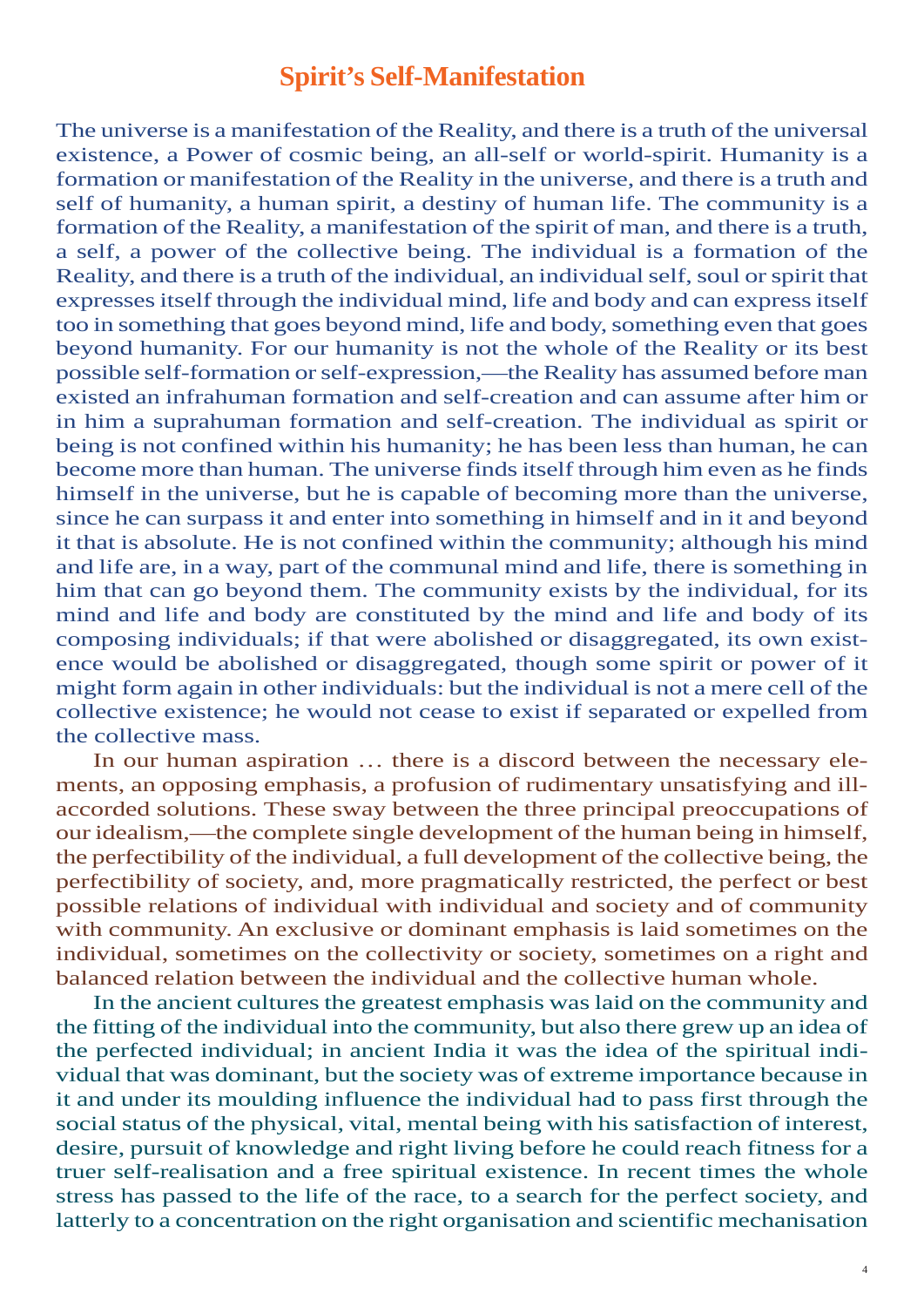of the life of mankind as a whole; the individual now tends more to be regarded only as a member of the collectivity, a unit of the race whose existence must be subordinated to the common aims and total interest of the organised society, and much less or not at all as a mental or spiritual being with his own right and power of existence. This tendency has not yet reached its acme everywhere, but everywhere it is rapidly increasing and heading towards dominance.

Thus, in the vicissitudes of human thought, on one side the individual is moved or invited to discover and pursue his own self-affirmation, his own development of mind and life and body, his own spiritual perfection; on the other he is called on to efface and subordinate himself and to accept the ideas, ideals, will, instincts, interests of the community as his own. He is moved by Nature to live for himself and by something deep within him to affirm his individuality; he is called upon by society and by a certain mental idealism to live for humanity or for the greater good of the community. The principle of self and its interest is met and opposed by the principle of altruism. The State erects its godhead and demands his obedience, submission, subordination, self-immolation; the individual has to affirm against this exorbitant claim the rights of his ideals, his ideas, his personality, his conscience. It is evident that all this conflict of standards is a groping of the mental Ignorance of man seeking to find its way and grasping different sides of the truth but unable by its want of integrality in knowledge to harmonise them together. A unifying and harmonising knowledge can alone find the way, but that knowledge belongs to a deeper principle of our being to which oneness and integrality are native. It is only by finding that in ourselves that we can solve the problem of our existence and with it the problem of the true way of individual and communal living.

A perfected community also can exist only by the perfection of its individuals, and perfection can come only by the discovery and affirmation in life by each of his own spiritual being and the discovery by all of their spiritual unity and a resultant life unity.

As he develops, he moves towards a spiritual freedom, but this freedom is not something entirely separate from all-existence; it has a solidarity with it because that too is the self, the same spirit. As he moves towards spiritual freedom, he moves also towards spiritual oneness. The spiritually realised, the liberated man is preoccupied, says the Gita, with the good of all beings; Buddha discovering the way of Nirvana must turn back to open that way to those who are still under the delusion of their constructive instead of their real being—or nonbeing; Vivekananda, drawn by the Absolute, feels also the call of the disguised Godhead in humanity and most the call of the fallen and the suffering, the call of the self to the self in the obscure body of the universe.

Harmony is the natural rule of the spirit, it is the inherent law and spontaneous consequence of unity in multiplicity, of unity in diversity, of a various manifestation of oneness.

It is only if our nature develops beyond itself, if it becomes a nature of selfknowledge, mutual understanding, unity, a nature of true being and true life that the result can be a perfection of ourselves and our existence, a life of true being, a life of unity, mutuality, harmony, a life of true happiness, a harmonious and beautiful life.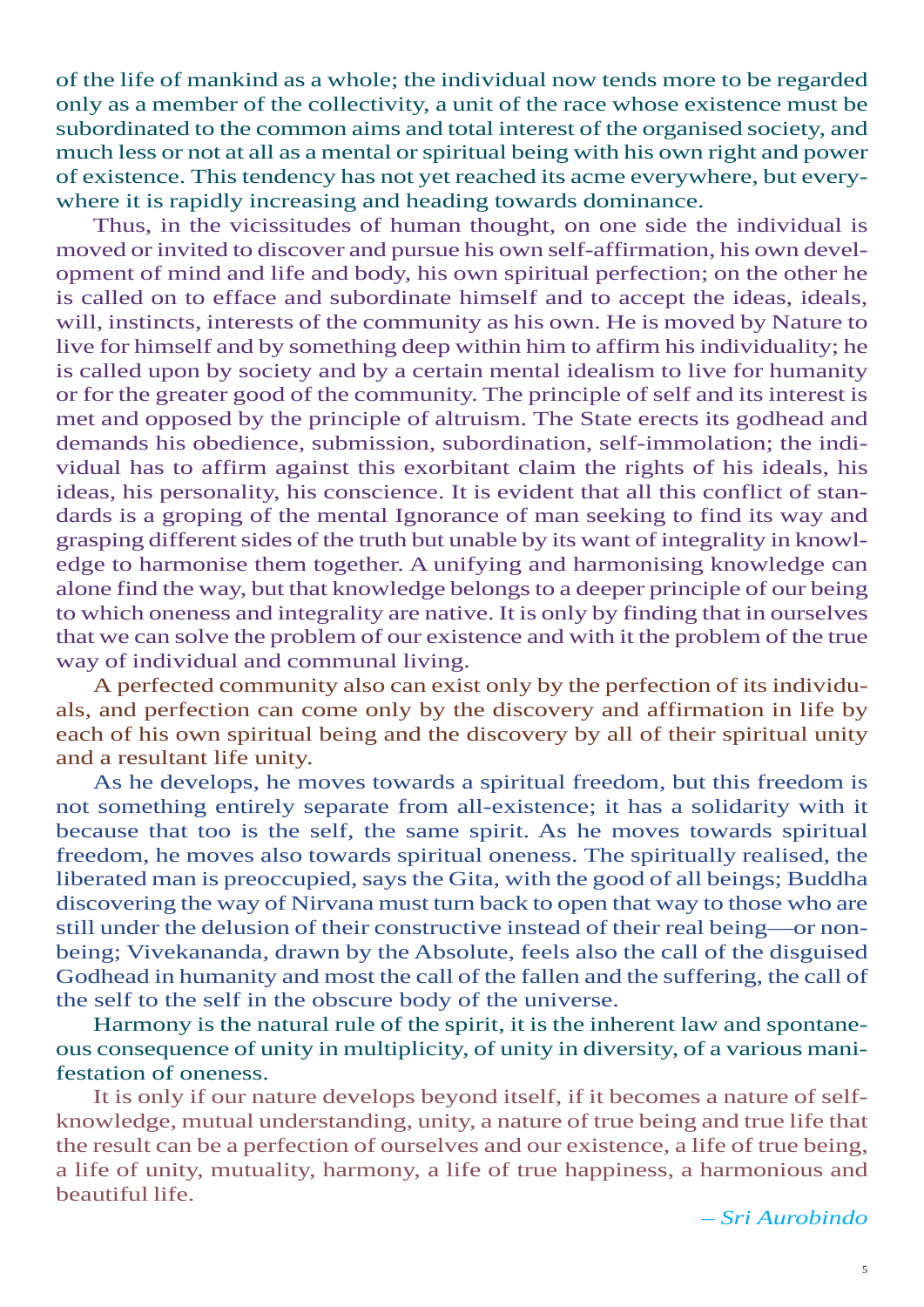## *Activities during November 16 – December 15, 2015*

#### THE MOTHER'S *MAHASAMADHI* DAY, 17 November, was observed in the Ashram as

a day of silence by speaking only as much as was necessary, which is something the Mother always maintained for the sadhaks to do all the time. In the morning, students on a visit from Auro-Mira Vidya Mandir, Kechla, Odisha, performed a *havan*, chanting the Sanskrit verses beautifully. In the evening, 'lights of aspiration' were kindled in the *Samadhi Lawn,* followed by silent meditation. A card with the following messages was distributed to the attendees outside the Meditation Hall:

> In Thy Light we shall see, In Thy Knowledge we shall know, In Thy Will we shall realise.

#### *- The Mother*

There is one divine Force which acts in the universe and in the individual and is also beyond the individual and the universe. The Mother stands for all these, but she is working here in the body to bring down something not yet expressed in this material world so as to transform life here – it is so that you should regard her as the Divine Shakti working here for that purpose. She is that in the body, but in her whole consciousness she is also identified with all the other aspects of the Divine. *- Sri Aurobindo*

VISIT BY PAIGAMBARPUR YOUNGSTERS : A group of fifteen 15-19 year old boys and girls from Paigambarpur, U.P., visited Sri Aurobindo Ashram-Delhi Branch from November 20-27, 2015 to experience first hand about Ashram living. The serene atmosphere of the Ahram with freely roaming peacocks mid the dreadful hustle bustle of Delhi was a pleasant surprise for these youngsters from quite a rural environment. The group enthusiastically participated in the daily Ashram routine, from morning *shramdan* to evening group meditation session with the Ashram norm of discipline and punctuality. The activities also included valuebased learning on myriad topics from Ashram residents, practice of yogasanas, and games. Arrangement was also made for them to tour scenic and historical places of Delhi, of which Qutub Minar and Dada Baadi they found to be most appealing.

KECHLA STUDENTS STAGE '*JUNGLE BOOK* PLAY' IN DELHI : Visiting students of Auro-Mira Vidya Mandir, Kechla, Odisha gave a



spectacular performance on November 21 in the Hall of Grace of The Mother's International School. They



staged a play based on a story from the well-

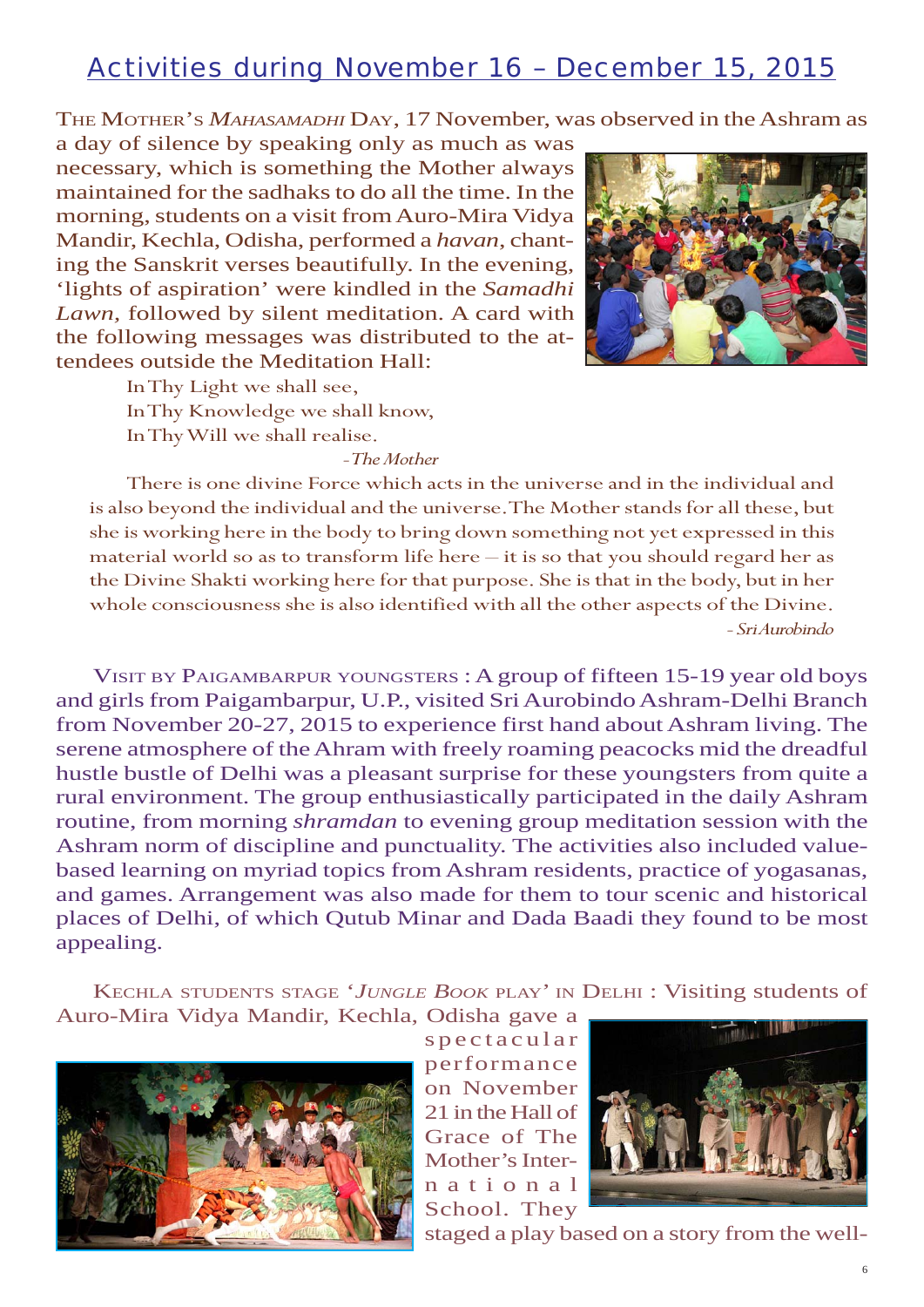known 'Jungle Book', by Rudyard Kipling. The daring and fearless boy who played Mowgli became an instant favourite with the audience. Two members of the audience sent their feedback via email about the performance: "The backdrop, costumes, language and acting were all par excellence", and "a touching, lavishly mounted performance that re-kindled old memories."

AYURVEDA CAMP : On November 21 & 22, an Ayurveda camp was conducted



under the auspices of The Mother's Integral Health Centre in the Ashram. Chanting of the Lord's name while walking around the campus started the camp activities on both days. An outdoor game, Stapu, was highly enjoyed by the participants. A short yoga session with focus on the Ashtang Yoga of Patanjali

was thereafter conducted. Interactive sessions on both days

highlighted the Holistic Health Care approach of



Ayurveda which includes consideration of integral aspects of health: physical, men-



tal, social as well as spiritual. Guidance to deduce one's own Prakriti in Ayurveda terms – vata, pitta, & kapha was provided by Ayurveda physician & Yoga expert Dr. Surinder Katoch. Havan on the second day always forms a part of Ayurveda camp

wherein after Dhanwantari *Vandana*, Maha Mritunjaya mantra was chanted 108 times followed by slokas from the Bhagvad Gita, prayer, and *prasad*.

*SIDDHI* DAY : 24th November dawned with melodious invocation of the Di-



vine by Km. Karunamayee in the Meditation Hall. After a March-past in the evening, Tara Didi read

Sri Aurobindo's celebrated poem 'Invitation' followed by kindling of the lamps of aspiration on the *Samadhi lawn*. Devotional songs were then offered in the Meditation Hall by Km. Karunamayee with ac-



companiment from Rangamma, Srila, Jayanthy, Minati, Lin and Premsheela. Tara Didi thereafter read the passages from 'The Parable of the Search for the Soul' (*Savitri*, Book 7, Canto 2). A card with the following messages was distributed to all present:

Krishna is not the supramental light. The descent of Krishna would mean the descent of the Overmind Godhead preparing, though not itself actually bringing,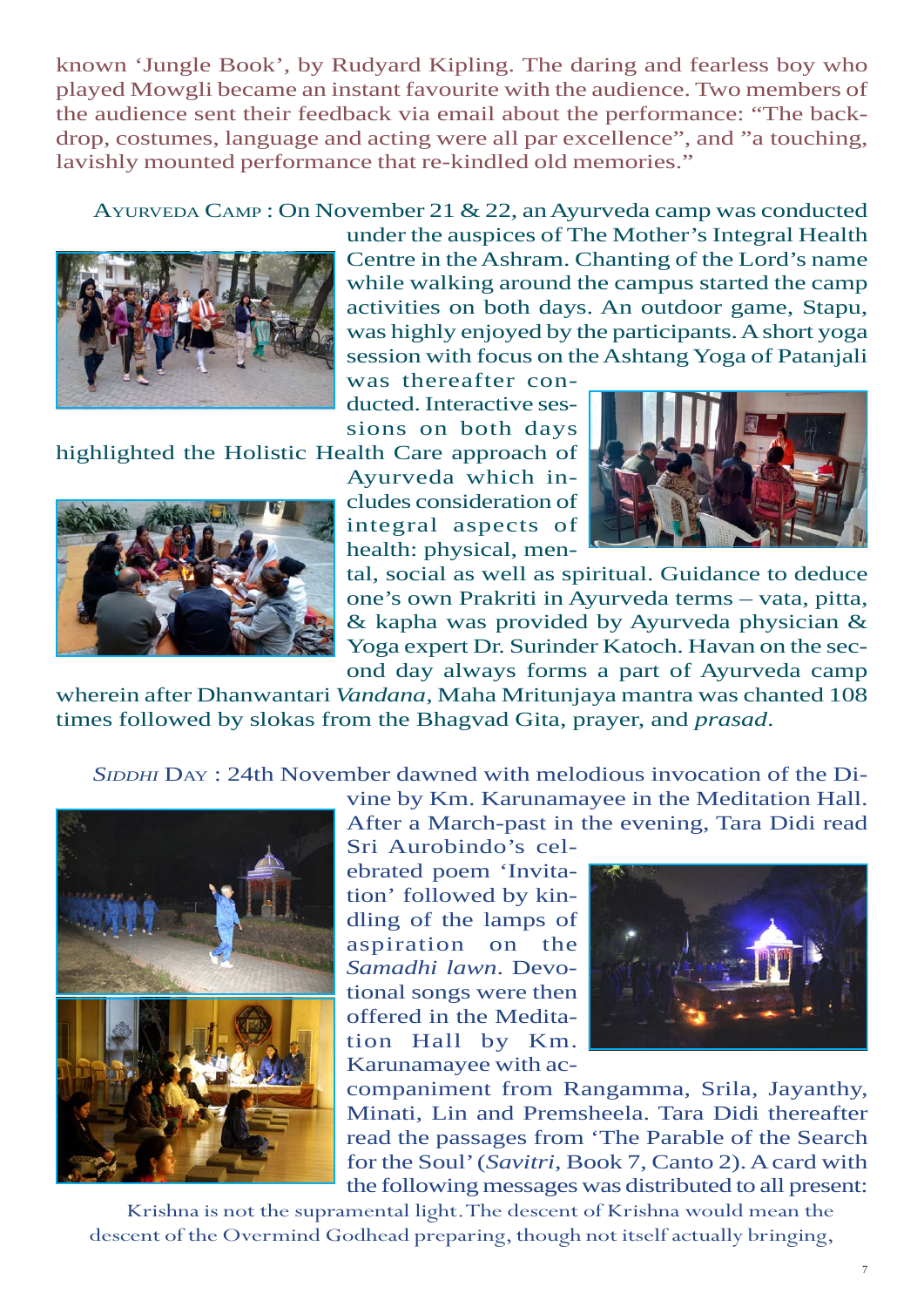the descent of Supermind and Ananda. Krishna is the *Anandamaya*, he supports the evolution through the Overmind leading it towards his *Ananda*.

- *Sri Aurobindo*

There is no difference between Krishna and me.

- *Sri Aurobindo*

EYE EXERCISE CAMP : The 102nd Integral Eye Exercise Camp was conducted at The Mother's Integral Health Centre from November 25 to December 1. As usual, feedback at the end of the camp attested to the efficacy of the routines taught and exemplified by such positive comments as: "At first day I felt too painful [from application of honey] but the other days I was not feeling painful. One more thing about the honey, I started seeing far" (K.G. age 9 years); "Honestly, the camp itself was much better than what I was told" (R.S. age 15); "Hope to continue with the exercises at home and join the camp again in a couple of months" (S.G. age 7); "Where shall I start, where shall I end? This yoga camp was a gift from up above. I have had 3 experiences of double vision in the last 6 months, and this week['s] experience has already made a big difference and most importantly given me HOPE. A wonderful team, I will come again" (L.S. age 48); "Very good experience. Feel eyes are more relaxed & refreshed. I used to have headache earlier in the afternoon which I do not feel now. Strongly recommended" (D.H. age 51); "I liked the eye therapy very much. Instructions were clear and lecture by Dr. Nirankar Agarwal was very good & informative. Mrs. Bhatia's directions were v. good" (R.D.K. age 72).

ANNUAL FUNCTION OF THE MOTHER'S INTERNATIONAL SCHOOL (M.I.S.) : The stage was set for the annual function of The Mother's International School on 28 November. Lights were on and the stylus of History took you a few centuries back to the bylanes of Mewar, Merta and Vrindavan to witness a tale of love and devotion entitled. 'Sublime Surrender – The Life of Mirabai'. The Annual day 2015 was a magnum opus reenacting the expression of love & devotion sub-

limely redefined by Mira Bai through her mystic poetry and life dedicated to Lord Krishna. More than 500 children participated in the presentation



choreographed by Ms. Saswati Sen, noted exponent of 'Kathak' and a disciple of Padma Vibhushan Pandit Birju Maharaj. The ceremonial lamp for the event was kindled by the Chief-Guest Pandit Birju Maharaj. In his address to the audience, he fashioned an essential link between music and the soul, and

also underlined the importance of music and dance in the school curriculum for inculcating holistic

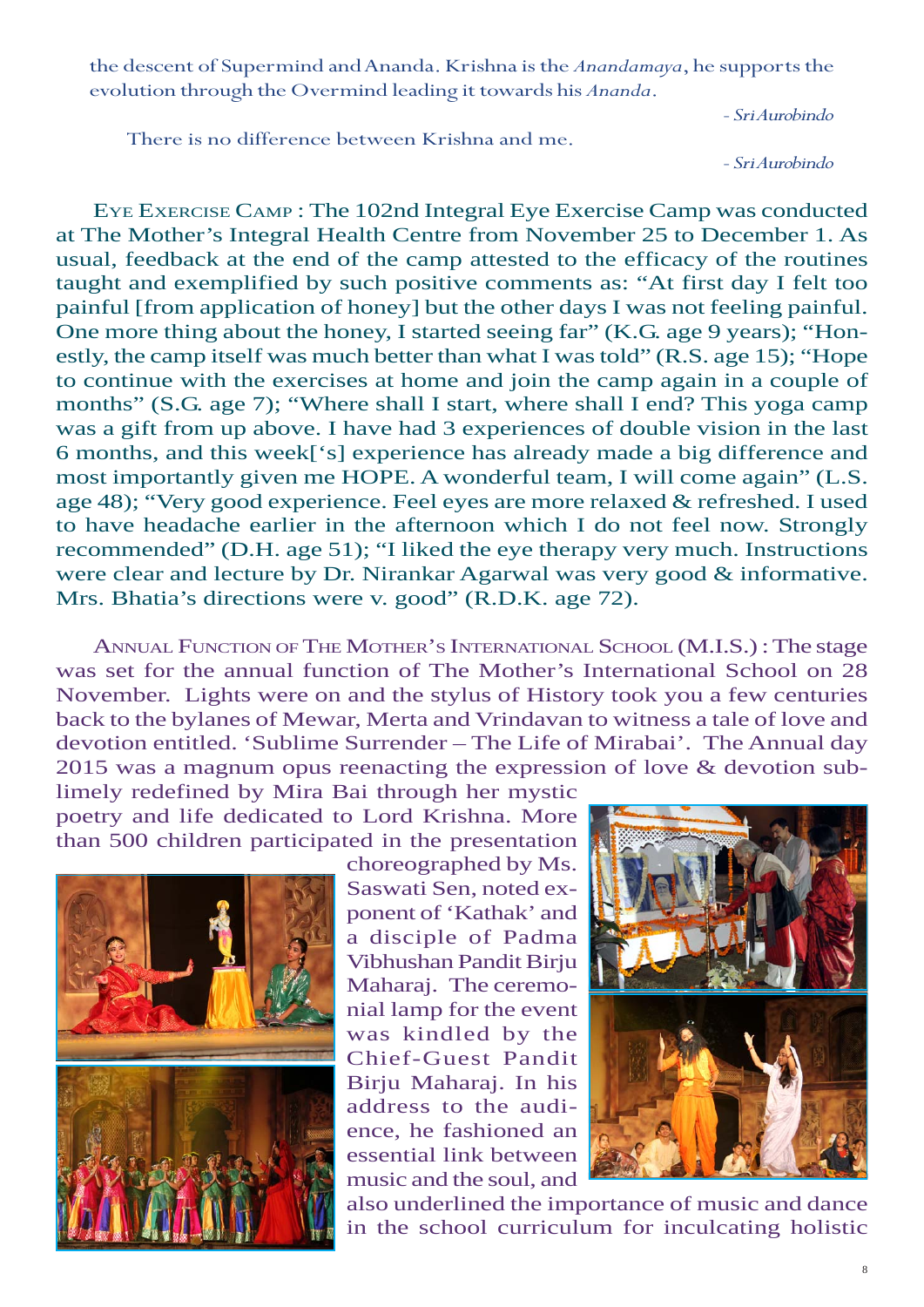values in children. What followed was sheer magic on stage as students of The Mother's International School donned various roles to celebrate wedding festivities, recreate palace intrigues, engage in scenes of love and war, and finally establish the supremacy of love of and surrender to the Divine as life's sole guiding principles.

Mr. So Sugivra, a supporter of 'One Asia' from Japan, made a musical offering in the Meditation Hall on 3rd December 2015. He used an instrument known as Shamisen, fabricated originally in Persia and reaching Japan via China many centuries ago. His music was accompanied by resonant and peaceful chants which obviously had been influenced by Buddhism.

SRI AUROBINDO'S MAHASAMADHI DAY, 5 December 2015, started with invocation in the Meditation Hall. In the forenoon, students and staff of The Mother's International School organized a function to pay homage to Sri Aurobindo on the *Samadhi lawn* in which the Ashram community and visitor-devotees also participated. The program consisted of a musical offering of prayers and bhajans, including shlokas from the Guru Gita & recitations of inspiring passages, by the



students beseeching the 'Guru' to guide all our life and lead us from darkness to light. All present made floral offerings at

the Shrine. In the evening, Ashram community and visitors kindled lights of Aspiration in the Samadhi lawan. Subsequent to devotional music by Karuna Didi, Tara Didi read from 2 articles by Udar Pinto, and from a letter by Pavitra (a French disciple) to his father, narrating the

circumstances which

his 'material envelop.' Tara Didi ended her reading with the Mother's words now engraved on the Samadhi at Sri Aurobindo Ashram, Pondicherry: "To Thee who hast been the material envelope of our Master,



led to Sri Aurobindo's decision to withdraw from



to Thee our infinite gratitude. Before Thee who hast done so much for us, who hast worked, struggled, suffered, hoped, endured so much, before Thee who hast willed all, attempted all, prepared, achieved all for us, before Thee we bow down and implore that we may never forget, even for a moment, all we owe to Thee". At the end, a card bearing the following message was distributed to all present:

Lord, this morning Thou hast given me the assurance that Thou wouldst stay with us until Thy work is achieved, not only as a consciousness which guides and illumines but also as a dynamic Presence in action. In unmistakable terms Thou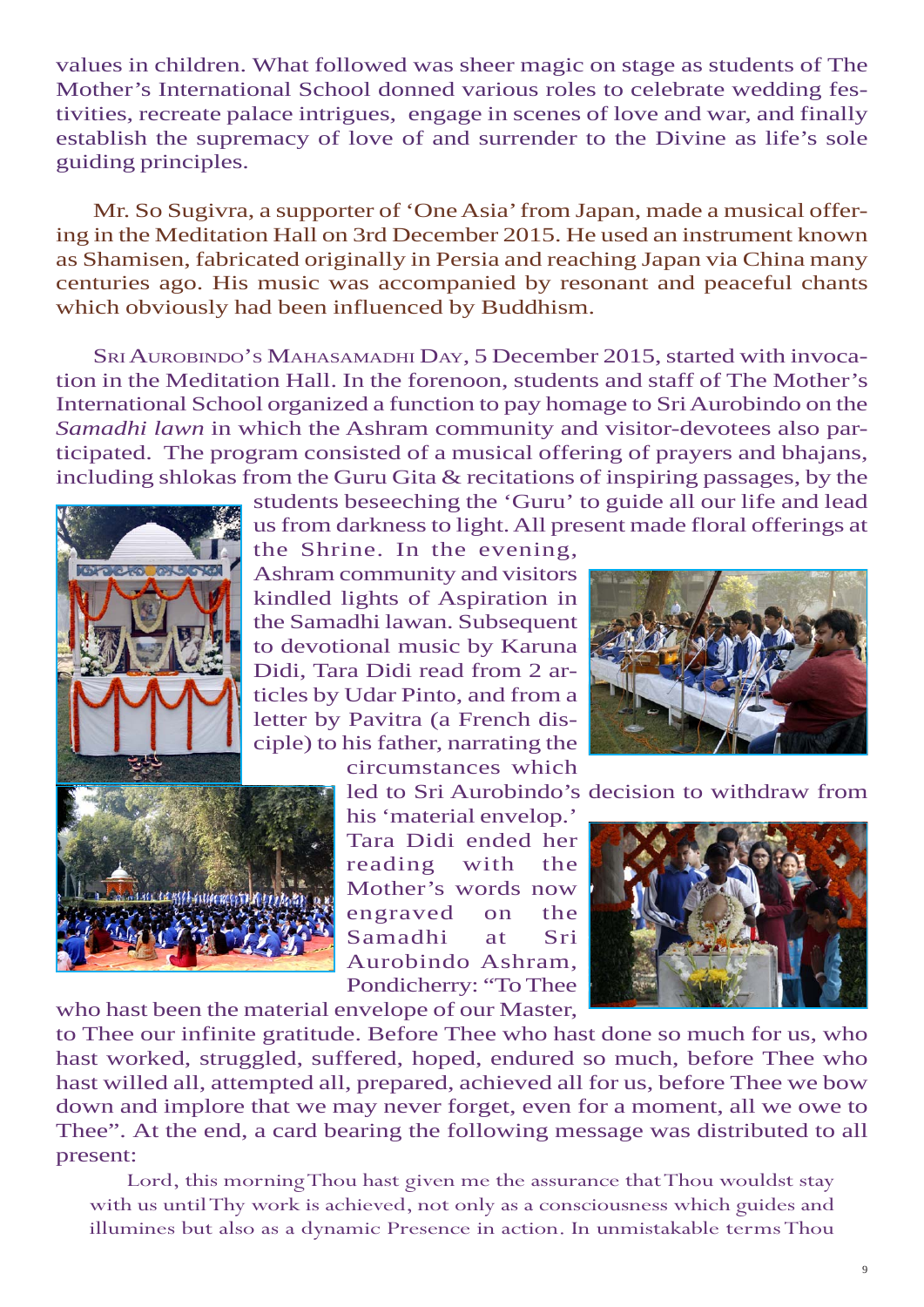hast promised that all of Thyself would remain here and not leave the earth atmosphere until earth is transformed. Grant that we may be worthy of this marvellous Presence and that henceforth everything in us be concentrated on the one will to be more and more perfectly consecrated to the fulfilment of Thy sublime work. - *The Mother*, 7 December 1950

Acharya Navneet conducted a 3-hour introductory session on the Upanishads on 6 December 2015 in the Meditation Hall. After narrating briefly the history of major scriptures of India – especially Vedas and Upanishads – and their general structure, he focused on the basic principles underlying Vedanta with down-toearth illustrations applicable to daily life. To kindle deeper interest of the audience in the ancient scriptures of India, he also discussed several verses from the Kena Upanishad at length to furnish concrete examples of Vedantic wisdom.

Under the Know Goa Program of the Government of India's Ministry of Overseas Indian Affairs, 17 youths of Indian (Goan) origin from Australia, Canada, Kenya, Portugal and Tanzania, in their avowed purpose to learn about Indian culture also visited the Ashram on 10 December. In a talk-cum-discussion session, Dr. Ramesh Bijlani introduced them to the Integral Yoga of Sri Aurobindo and the Mother, and linked it to ongoing odyssey of the spirit's manifestation. He also highlighted the relevance of spirituality to engendering a meaningful life full of love, peace, joy and fulfillment. The group also witnessed a demonstration of the physical practices of *hathayoga* and received the gift of *Spiritual Heritage of India*, an Ashram publication relevant to the theme of their exploration.

A group of forty deserving female students of class XI from Delhi Government schools stayed a couple of days in the Ashram between December 11-13 under the sponsorship of the NGO, UDAYAN CARE. The NGO sponsors this annual event to deserving girls, whom it labels with the epithet, '*shalini*', meaning



distinguished, as a reward for high accomplishment in their respective schools. The highlights of their stay were a session on the spirituality in daily living and its relevance to a meaningful, happy and healthy life by Dr. Ramesh Bijlani; a session on nutrition from the perspective of Ayurveda by Dr. Surinder Katoch, three sessions of asanas and pranayamas; a session of introduction to Sri Aurobindo and the Mother and their teachings in brief. The students also attended 'guided meditation' and enthusiastically participated in singing

devotional and patriotic songs. They also prepared and presented a skit on 'Honour Code' for the Ashram community.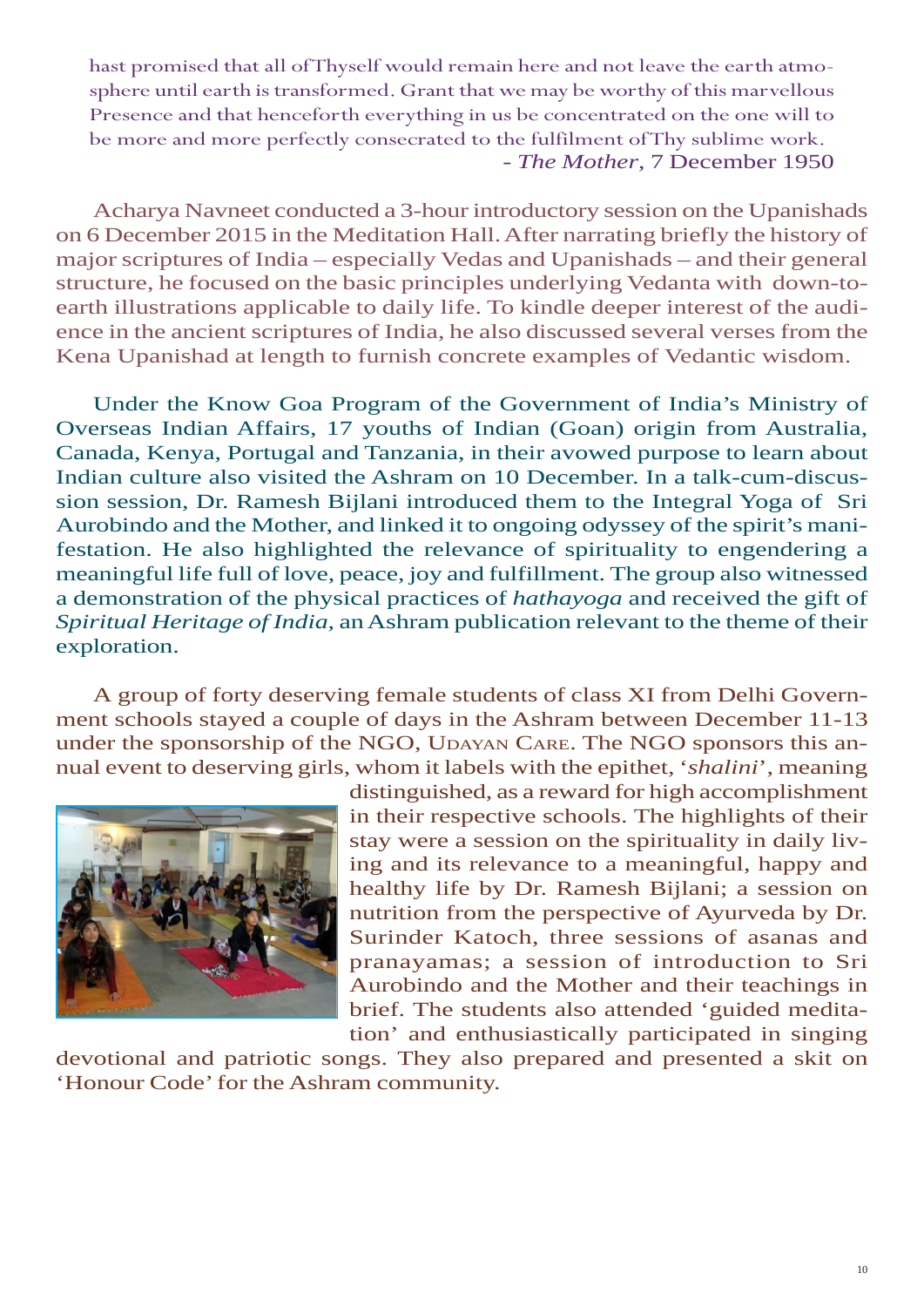## THE IDEAL OF HUMAN UNITY CHAPTER XXV WAR AND THE NEED OF ECONOMIC UNITY

The military necessity, the pressure of war between nations and the need for prevention of war by the assumption of force and authority in the hands of an international body,World-State or Federation or League of Peace, is that which will most directly drive humanity in the end towards some sort of international union. But there is behind it another necessity which is much more powerful in its action on the modern mind, the commercial and industrial, the necessity born of economic interdependence. Commercialism is a modern sociological phenomenon; one might almost say that is the whole phenomenon of modern society. The economic part of life is always important to an organised community and even fundamental; but in former times it was simply the first need, it was not that which occupied the thoughts of men, gave the whole tone to the social life, stood at the head and was clearly recognised as standing at the root of social principles. Ancient man was in the group primarily a political being, in the Aristotelian sense,—as soon as he ceased to be primarily religious,—and to this preoccupation he added, wherever he was sufficiently at ease, the preoccupation of thought, art and culture. The economic impulses of the group were worked out as a mechanical necessity, a strong desire in the vital being rather than a leading thought in the mind. Nor was the society regarded or studied as an economic organism except in a very superficial aspect. The economic man held an honourable, but still a comparatively low position in the society; he was only the third caste or class, the Vaishya. The lead was in the hands of the intellectual and political classes,—the Brahmin, thinker, scholar, philosopher and priest, the Kshatriya, ruler and warrior. It was their thoughts and preoccupations that gave the tone to society, determined its conscious drift and action, coloured most powerfully all its motives. Commercial interests entered into the relations of States and into the motives of war and peace; but they entered as subordinate and secondary predisposing causes of amity or hostility and only rarely and as it were accidentally came to be enumerated among the overt and conscious causes of peace, alliance and strife. The political consciousness, the political motive dominated; increase of wealth was primarily regarded as a means of political power and greatness and opulence of the mobilisable resources of the State than as an end in itself or a first consideration.

Everything now is changed. The phenomenon of modern social development is the decline of the Brahmin and Kshatriya, of the Church, the military aristocracy and the aristocracy of letters and culture, and the rise to power or predominance of the commercial and industrial classes, Vaishya and Shudra, Capital and Labour. Together they have swallowed up or cast out their rivals and are now engaged in a fratricidal conflict for sole possession in which the completion of the downward force of social gravitation, the ultimate triumph of Labour and the remodelling of all social conceptions and institutions with Labour as the first, the most dignified term which will give its value to all others seem to be the visible writing of Fate. At present, however, it is the Vaishya who still predominates and his stamp on the world is commercialism, the predominance of the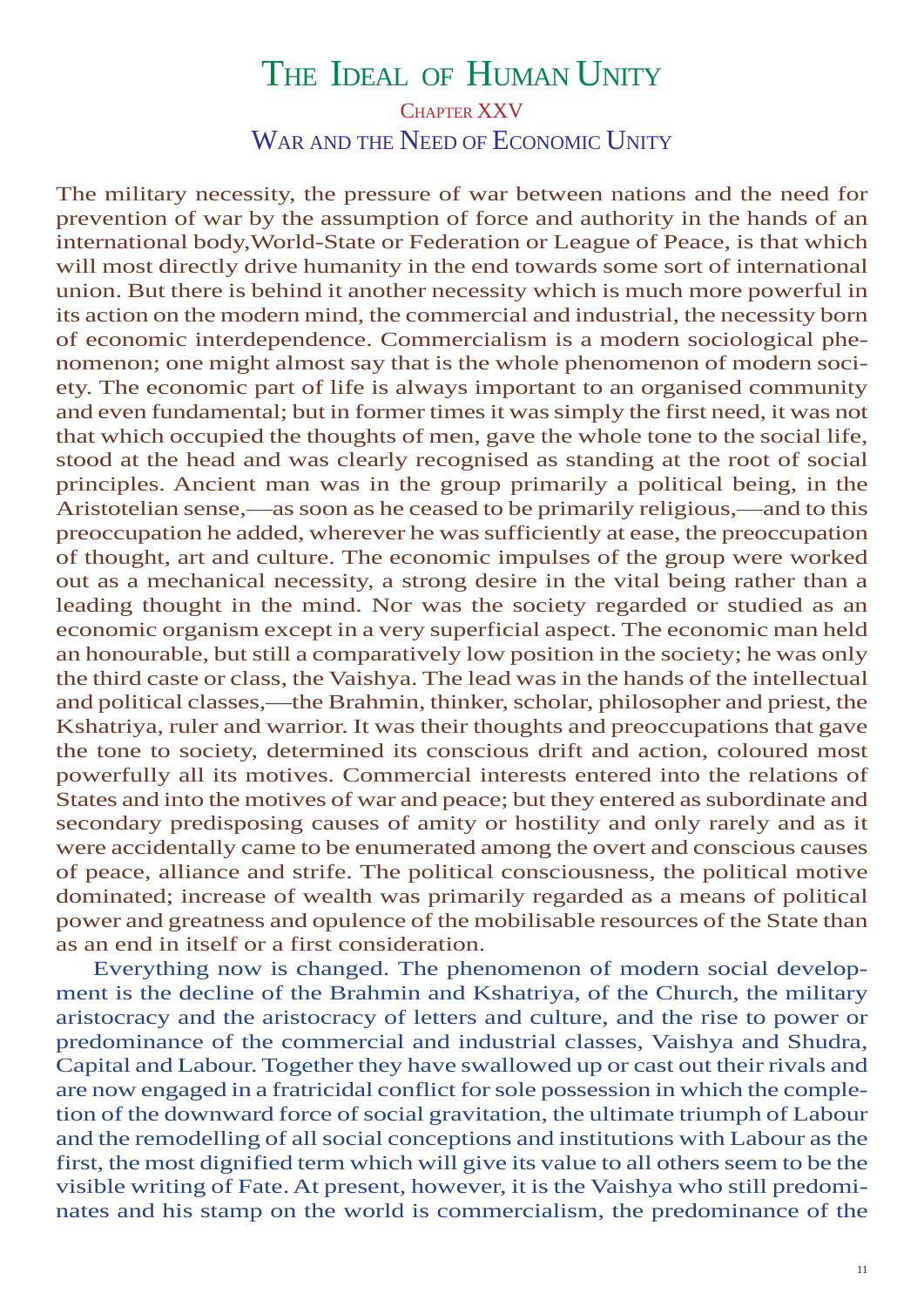economic man, the universality of the commercial value or the utilitarian and materially efficient and productive value for everything in human life. Even in the outlook on knowledge, thought, science, art, poetry and religion the economic conception of life overrides all others.<sup>1</sup>

For the modern economic view of life, culture and its products have chiefly a decorative value; they are costly and desirable luxuries, not at all indispensable necessities. Religion is in this view a by-product of the human mind with a very restricted utility—if indeed it is not a waste and a hindrance. Education has a recognised importance but its object and form are no longer so much cultural as scientific, utilitarian and economic, its value the preparation of the efficient individual unit to take his place in the body of the economic organism. Science is of immense importance not because it discovers the secrets of Nature for the advancement of knowledge, but because it utilises them for the creation of machinery and develops and organises the economic resources of the community. The thought-power of the society, almost its soul-power—if it has any longer so unsubstantial and unproductive a thing as a soul—is not in its religion or its literature, although the former drags on a feeble existence and the latter teems and spawns, but in the daily Press primarily an instrument of commercialism and governed by the political and commercial spirit and not like literature a direct instrument of culture. Politics, government itself are becoming more and more a machinery for the development of an industrialised society, divided between the service of bourgeois capitalism and the of- fice of a half-involuntary channel for the incoming of economic Socialism. Free thought and culture remain on the surface of this great increasing mass of commercialism and influence and modify it, but are themselves more and more influenced, penetrated, coloured, subjugated by the economic, commercial and industrial view of human life.

This great change has affected profoundly the character of international relations in the past and is likely to affect them still more openly and powerfully in the future. For there is no apparent probability of a turn in a new direction in the immediate future. Certain prophetic voices announce indeed the speedy passing of the age of commercialism. But it is not easy to see how this is to come about; certainly, it will not be by a reversion to the predominantly political spirit of the past or the temper and forms of the old aristocratic social type. The sigh of the extreme conservative mind for the golden age of the past, which was not so golden as it appears to an imaginative eye in the distance, is a vain breath blown to the winds by the rush of the car of the Time-Spirit in the extreme velocity of its progress. The end of commercialism can only come about either by some unexpected development of commercialism itself or through a reawakening of spirituality in the race and its coming to its own by the subordination of the political and economic motives of life to the spiritual motive.

Certain signs are thought to point in this direction. The religious spirit is reviving and even the old discouraged religious creeds and forms are recovering a kind of vigour. In the secular thought of mankind there are signs of an idealism which increasingly admits a spiritual element among its motives. But all this is

 $<sup>1</sup>$  It is noticeable that the bourgeois habit of the predominance of commercialism has been taken up and continued</sup> in an even larger scale by the new Socialist societies though on the basis of a labour, instead of a bourgeois economy, and an attempt at a new distribution of its profits or else, more characteristically, a concentration of all in the hands of the State.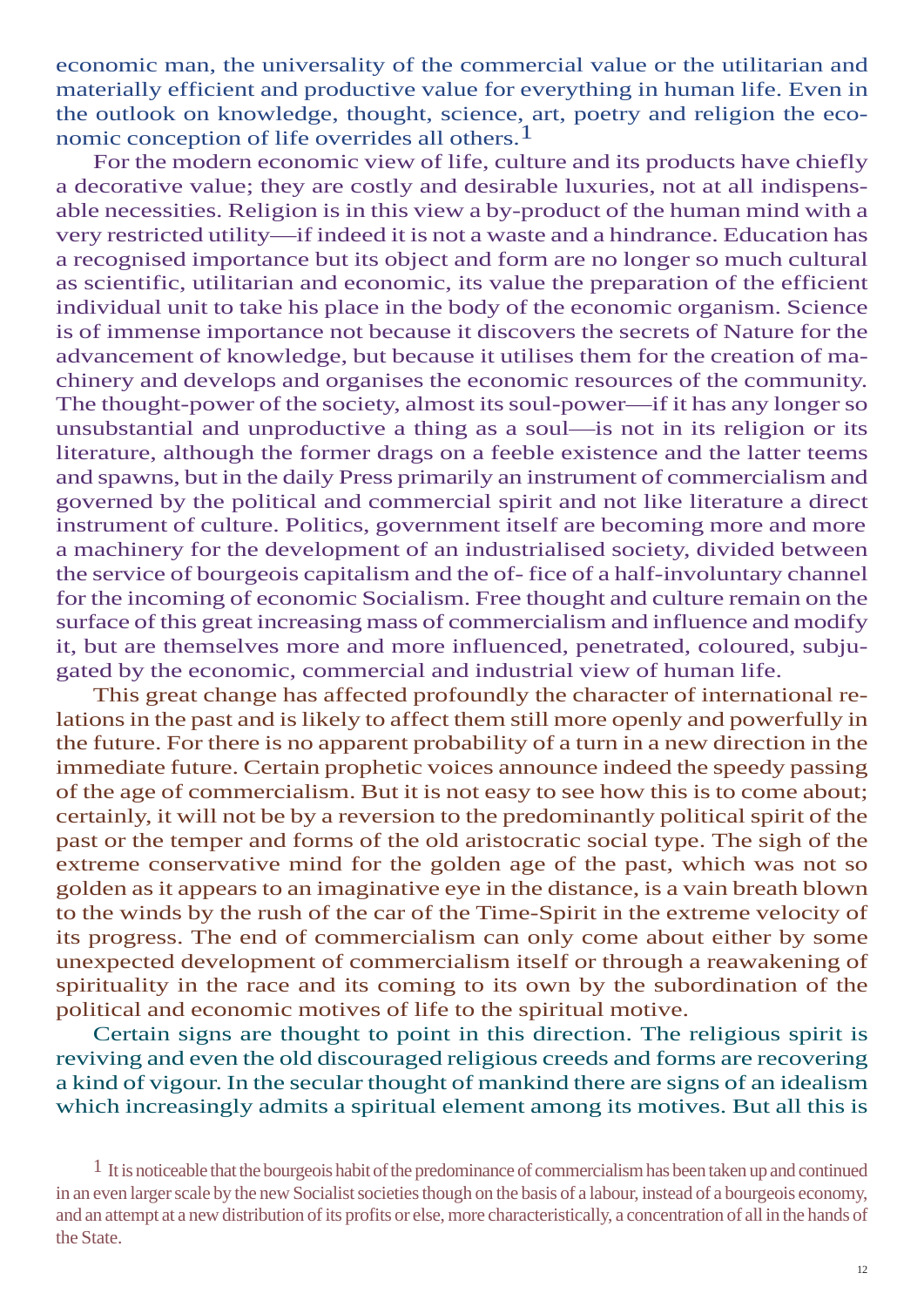as yet slight and superficial; the body of thought and practice, the effective motive, the propelling impulsion remain untouched and unchanged. That impulsion is still towards the industrialising of the human race and the perfection of the life of society as an economic and productive organism. Nor is this spirit likely to die as yet by exhaustion, for it has not yet fulfilled itself and is growing, not declining in force. It is aided, moreover, by modern Socialism which promises to be the master of the future; for Socialism proceeds on the Marxian principle that its own reign has to be preceded by an age of bourgeois capitalism of which it is to be the inheritor and to seize upon its work and organisation in order to turn it to its own uses and modify it by its own principles and methods. It intends indeed to substitute Labour as the master instead of Capital;2 but this only means that all activities will be valued by the labour contributed and work produced rather than by the wealth contribution and production. It will be a change from one side of economism to the other, but not a change from economism to the domination of some other and higher motive of human life. The change itself is likely to be one of the chief factors with which international unification will have to deal and either its greatest aid or its greatest difficulty.

In the past, the effect of commercialism has been to bind together the human race into a real economic unity behind its apparent political separativeness. But this was a subconscient unity of inseparable interrelations and of intimate mutual dependence, not any oneness of the spirit or of the conscious organised life. Therefore these interrelations produced at once the necessity of peace and the unavoidability of war. Peace was necessary for their normal action, war frightfully perturbatory to their whole system of being. But because the organised units were politically separate and rival nations, their commercial interrelations became relations of rivalry and strife or rather a confused tangle of exchange and interdependence and hostile separatism. Self-defence against each other by a wall of tariffs, a race for closed markets and fields of exploitation, a struggle for place or predominance in markets and fields which could not be monopolised and an attempt at mutual interpenetration in spite of tariff walls have been the chief features of this hostility and this separatism. The outbreak of war under such conditions was only a matter of time; it was bound to come as soon as one nation or else one group of nations felt itself either unable to proceed farther by pacific means or threatened with the definite limitation of its expansion by the growing combination of its rivals. The Franco-German was the last great war dictated by political motives. Since then the political motive has been mainly a cover for the commercial. Not the political subjugation of Serbia which could only be a fresh embarrassment to the Austrian empire, but the commercial possession of the outlet through Salonika was the motive of Austrian policy. Pan-Germanism covered the longings of German industry for possession of the great resources and the large outlet into the North Sea offered by the countries along the Rhine. To seize African spaces of exploitation and perhaps French coal fields, not to rule over French territory, was the drift of its real intention. In

<sup>&</sup>lt;sup>2</sup> The connection between Socialism and the democratic or equalitarian idea or the revolt of the proletariate is however an accident of its history, not its essence. In Italian Fascism there arose a Socialism undemocratic and nonequalitarian in its form, idea and temper. Fascism has gone, but there is no inevitable connection between Socialism and the domination of Labour.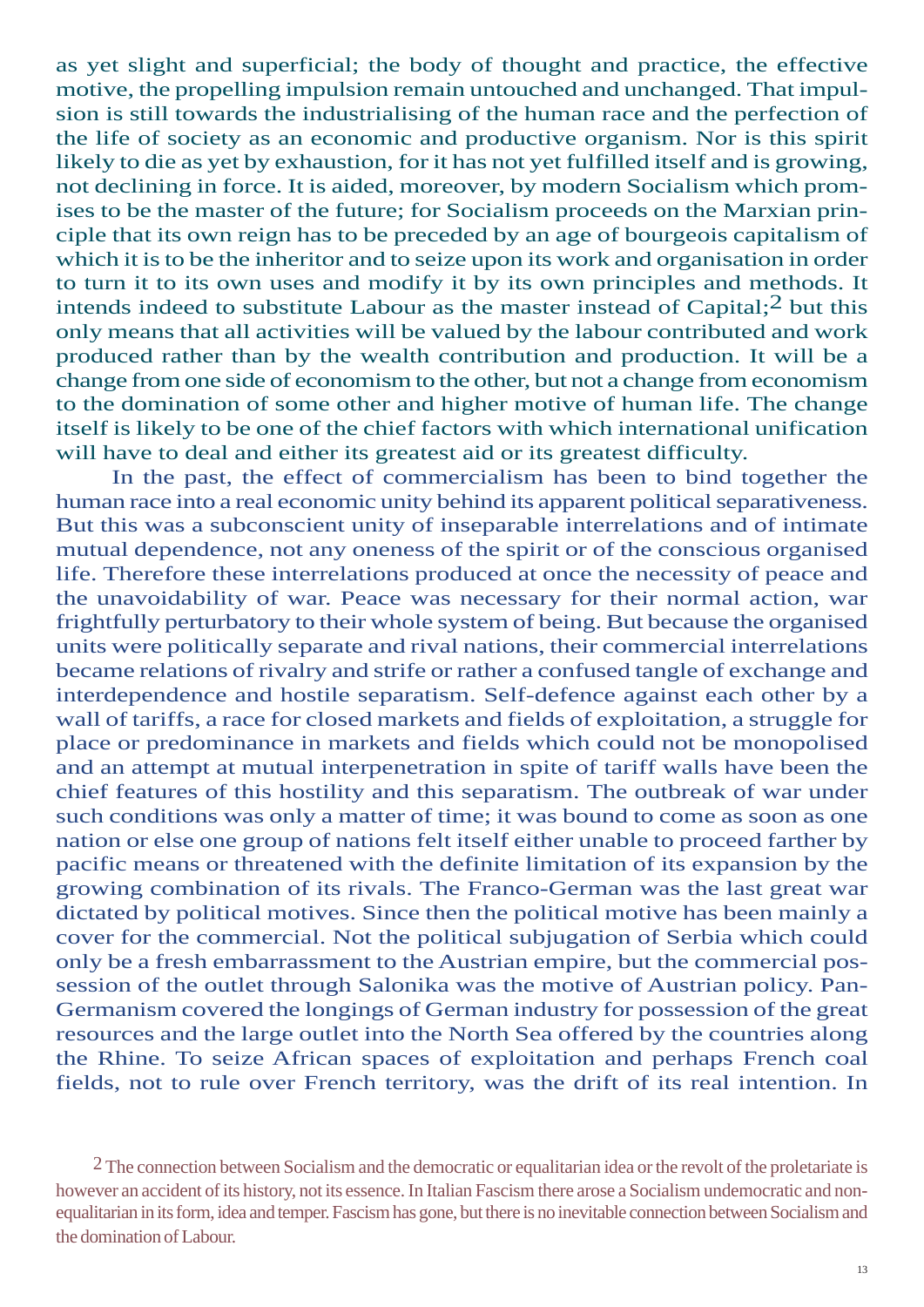Africa, in China, in Persia, in Mesopotamia, commercial motives determined political and military action.War is no longer the legitimate child of ambition and earth-hunger, but the bastard offspring of wealth-hunger or commercialism with political ambition as its putative father.

On the other hand the effect, the shock of war have been rendered intolerable by the industrial organisation of human life and the commercial interdependence of the nations. It would be too much to say that it laid that organisation in ruins, but it turned it topsy-turvy, deranged its whole system and diverted it to unnatural ends. And it produced a wide-spread suffering and privation in belligerent and a *gˆene* and perturbation of life in neutral countries to which the history of the world offers no parallel. The angry cry that this must not be suffered again and that the authors of this menace and disturbance to the modern industrial organisation of the world, self-styled civilisation, must be visited with condign punishment and remain for some time as international outcastes under a ban and a boycott, showed how deeply the lesson had gone home. But it showed too, as the postwar mentality has shown, that the real, the inner truth of it all has not yet been understood or not seized at its centre. Certainly, from this point of view also, the prevention of war must be one of the first preoccupations of a new ordering of international life. But how is war to be entirely prevented if the old state of commercial rivalry between politically separate nations is to be perpetuated? If peace is still to be a covert war, an organisation of strife and rivalry, how is the physical shock to be prevented? It may be said, through the regulation of the inevitable strife and rivalry by a state of law as in the competitive commercial life of a nation before the advent of Socialism. But that was only possible because the competing individuals or combines were part of a single social organism subject to a single governmental authority and unable to assert their individual will of existence against it. Such a regulation between nations can therefore have no other conclusion, logically or practically, than the formation of a centralised World-State.

But let us suppose that the physical shock of war is prevented, not by law, but by the principle of enforced arbitration in extreme cases which might lead to war, not by the creation of an international authority, but by the overhanging threat of international pressure. The state of covert war will still continue; it may even take new and disastrous forms. Deprived of other weapons the nations are bound to have increasing resort to the weapon of commercial pressure, as did Capital and Labour in their chronic state of "pacific" struggle within the limits of the national life. The instruments would be different, but would follow the same principle, that of the strike and the lock-out which are on one side a combined passive resistance by the weaker party to enforce its claims, on the other a passive pressure by the stronger party to enforce its wishes. Between nations, the corresponding weapon to the strike would be a commercial boycott, already used more than once in an unorganised fashion both in Asia and Europe and bound to be extremely effective and telling if organised even by a politically or commercially weak nation. For the weaker nation is necessary to the stronger, if as nothing else, yet as a market or as a commercial and industrial victim. The corresponding weapons to the lock-out would be the refusal of capital or machinery, the prohibition of all or of any needed imports into the offending or victim country, or even a naval blockade leading, if long maintained, to industrial ruin or to national starvation. The blockade is a weapon used originally only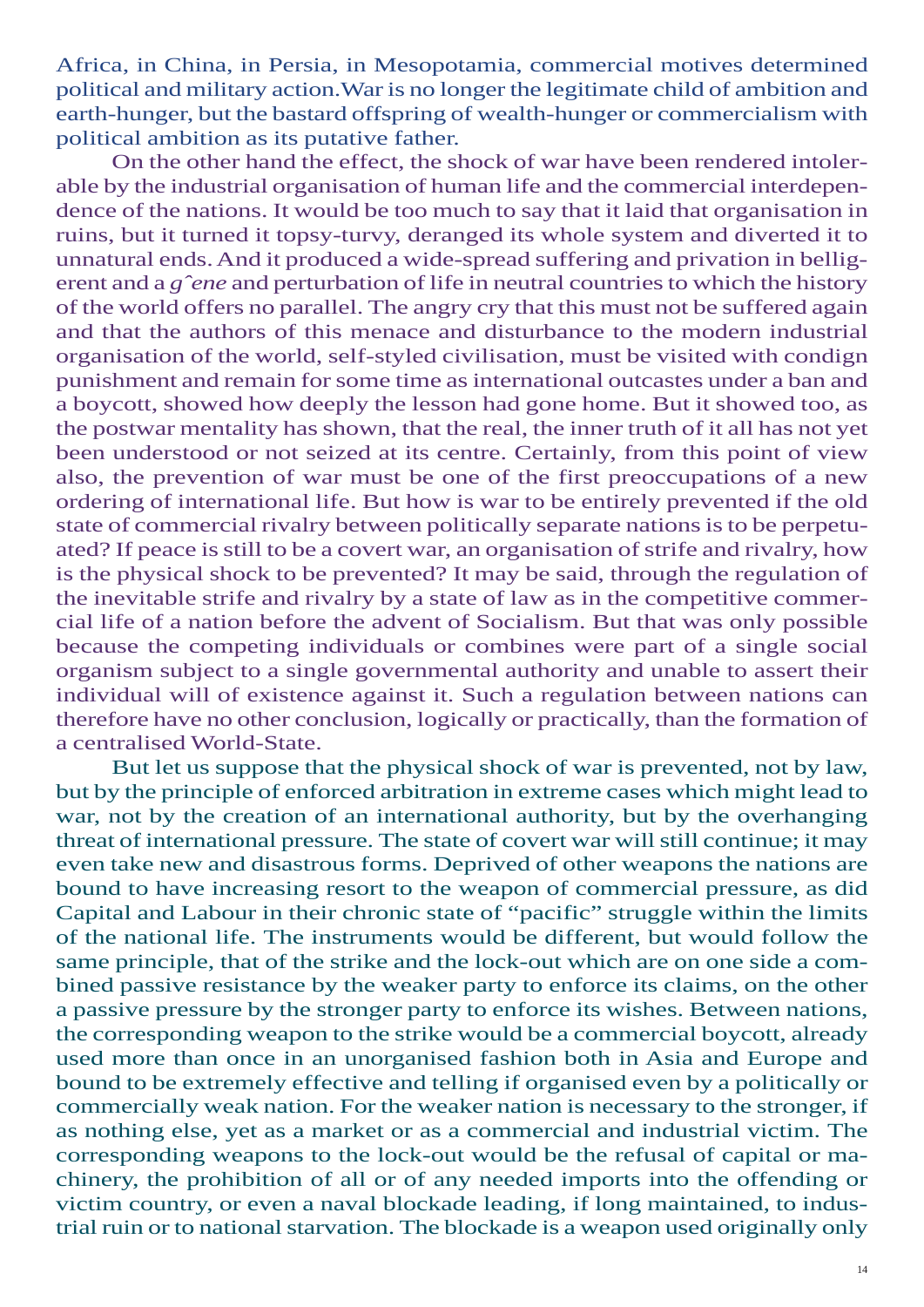in a state of war, but it was employed against Greece as a substitute for war, and this use may easily be extended in the future. There is always too the weapon of prohibitive tariffs.

It is clear that these weapons need not be employed for commercial purposes or motives only, they may be grasped at to defend or to attack any national interest, to enforce any claim of justice or injustice between nation and nation. It has been shown into how tremendous a weapon commercial pressure can be turned when it is used as an aid to war. If Germany was crushed in the end, the real means of victory was the blockade, the cutting off of money, resources and food and the ruin of industry and commerce. For the military debacle was not directly due to military weakness, but primarily to the diminution and failure of resources, to exhaustion, semi-starvation and the moral depression of an intolerable position cut off from all hope of replenishment and recovery. This lesson also may have in the future considerable application in a time of "peace". Already it was proposed at one time in some quarters to continue the commercial war after the political had ceased, in order that Germany might not only be struck off the list of great imperial nations but also permanently hampered, disabled or even ruined as a commercial and industrial rival. A policy of refusal of capital and trade relations and a kind of cordon or hostile blockade has been openly advocated and was for a time almost in force against Bolshevist Russia. And it has been suggested too that a League of Peace<sup>3</sup> might use this weapon of commercial pressure against any recalcitrant nation in place of military force.

But so long as there is not a firm international authority, the use of this weapon would not be likely to be limited to such occasions or used only for just and legitimate ends. It might be used by a strong nation secure of general indifference to crush and violate theweak; it might be used by a combination of strong imperial Powers to enforce their selfish and evil will upon the world. Force and coercion of any kind not concentrated in the hands of a just and impartial authority are always liable to abuse and misapplication. Therefore inevitably in the growing unity of mankind the evolution of such an authority must become an early and pressing need. The World-State even in its early and imperfect organisation must begin not only to concentrate military force in its hands, but to commence consciously in the beginning what the national State only arrived at by a slow and natural development, the ordering of the commercial, industrial, economic life of the race and the control at first, no doubt, only of the principal relations of international commerce,  $\frac{4}{3}$  but inevitably in the end of its whole system and principles. Since industry and trade are now five-sixths of social life and the economic principle the governing principle of society, a World-State which did not control human life in its chief principle and its largest activity would exist only in name.

– *Sri Aurobindo*

#### 3 Afterwards realised as the League of Nations.

4 Some first beginnings of this kind of activity were trying to appear in the activities of the now almost moribund League of Nations. These activities were still only platonic and advisory as in its futile discussions about disarmament and its inconclusive attempts to regulate certain relations of Capital and Labour, but they showed that the need is already felt and were a signpost on the road to the future.